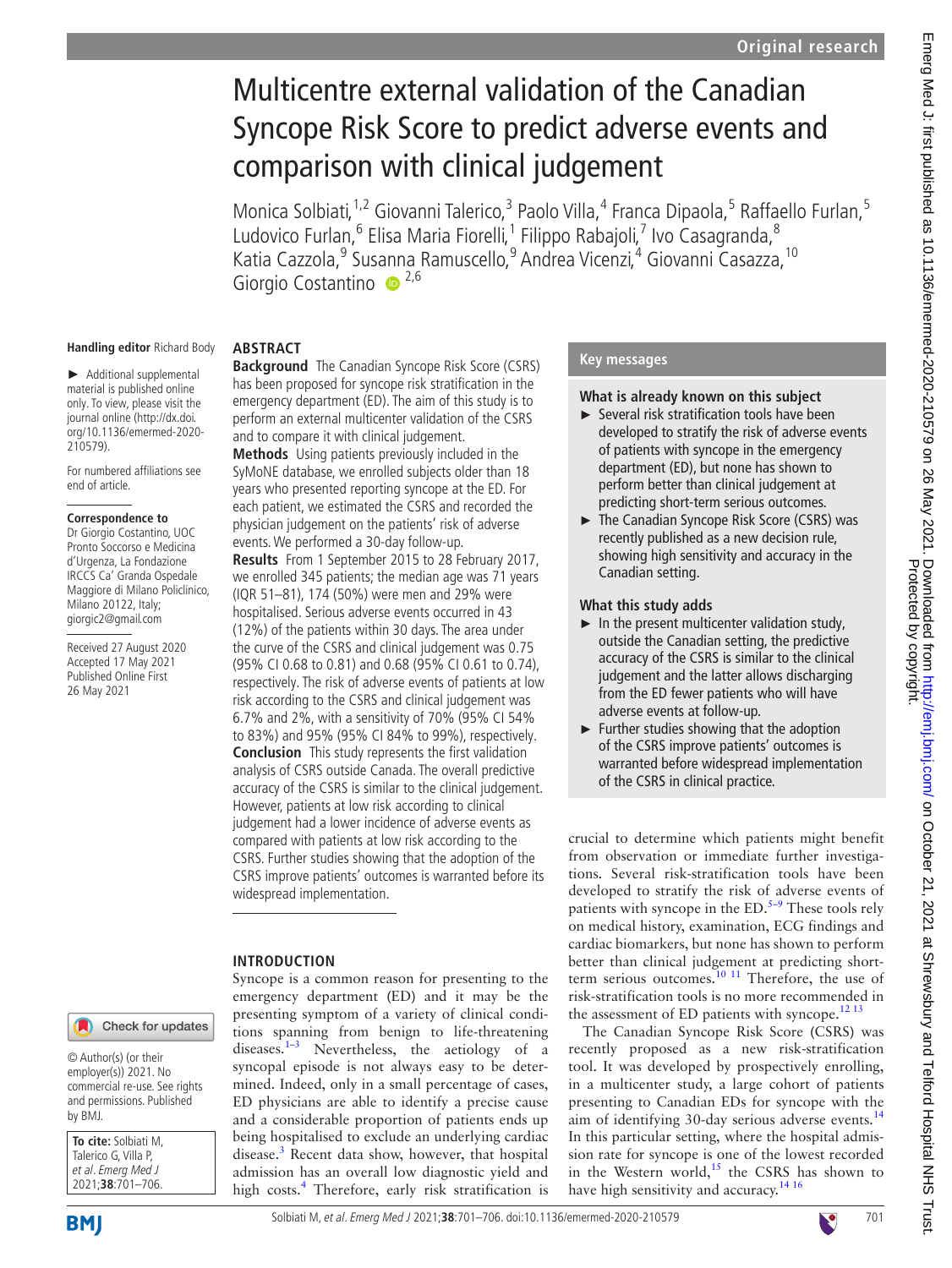To our knowledge, the CSRS has not been validated outside Canada yet, and it is not known if its high diagnostic yield is better than clinical judgement.

The aim of this study is to perform an external validation of the CSRS to predict serious outcomes in patients with syncope and to compare it with clinical judgement.

# **METHODS**

# **Population**

We performed an external validation of the CSRS on the population enrolled in the SyMoNE (Syncope Monitoring and Natriuretic peptides in the ED) study. Briefly, the SyMoNE study was a prospective multicentre investigation conducted in six hospitals (four teaching hospitals and two community hospitals) in northern Italy, designed to assess the roles of brain natriuretic peptides and ECG monitoring in the ED management of patients with syncope. $<sup>1</sup>$ </sup>

We included subjects older than 18 years of age who presented reporting syncope at the EDs of the participating hospitals from 1 September 2015 to 28 February 2017. Exclusion criteria were (1) loss of consciousness (LOC) following head trauma, (2) nonspontaneous recovery of consciousness, (3) episodes of falling, dizziness or lightheadedness without LOC, (4) LOC associated with alcohol or drug abuse, (5) pregnancy or breastfeeding status, (6) inability to provide informed consent to study participation or to complete follow-up, (7) syncope as an underlying symptom of an acute condition diagnosed in the ED or requiring therapeutic intervention irrespective of syncope (ie, acute myocardial infarction, pulmonary embolism, aortic dissection, cerebral haemorrhage, carotid sinus syndrome or arrhythmia diagnosed before ECG monitoring in the ED), (8) nonsyncopal LOC (ie, history of epilepsy), (9) poor prognosis in the next 30 days for a pre-existing condition besides syncope (eg, neoplasms).

This study complied with the Declaration of Helsinki and received approval from the Ethics Committee of the coordinating centre (Ospedale Sacco, Milano, Italy, approval number 608/2015). All participants provided written consent, oral consent to telephone interviews, as applicable.

#### **Outcomes**

We prospectively followed patients by telephone at 30 days to assess the occurrence of any of the following adverse events: (1) all-cause and syncope-related death, (2) ventricular fibrillation, (3) sustained and symptomatic nonsustained ventricular tachycardia, (4) sinus arrest with cardiac pause  $>$  3 s, (5) sick sinus syndrome with alternating bradycardia and tachycardia, (6) second-degree type 2 or third-degree atrioventricular block, (7) permanent pacemaker (PM) or implantable cardioverter defibrillator (ICD) malfunction with cardiac pauses, (8) aortic stenosis with valve area  $\leq 1$  cm<sup>2,</sup> (9) hypertrophic cardiomyopathy with outflow tract obstruction, (10) left atrial myxoma or thrombus with outflow tract obstruction,  $(11)$  myocardial infarction,  $(12)$ pulmonary embolism, (13) aortic dissection, (14) occult haemorrhage or anaemia requiring transfusion, (15) syncope or fall resulting in major traumatic injury (requiring admission or procedural/surgical intervention), (16) PM or ICD implantation, (17) cardiopulmonary resuscitation, (18) syncope recurrence with hospital admission, (19) cerebrovascular events. These sets of criteria were identified by an international panel of syncope researchers and experts<sup>[13 18](#page-5-5)</sup> and are being adopted in international prospective studies on syncope risk stratification in the ED, including the derivation of the CSRS[.14](#page-5-2) Therefore, although

this study has a retrospective design, all the data to calculate the CSRS and on the occurrence of adverse events were available and collected prospectively in the SyMoNe database.

#### **Patient and public involvement**

Outcome measures were informed by previous consensus papers that involved patient representatives and evaluation of patient experience.<sup>18</sup> <sup>19</sup> Patients were not involved in the development of the research question, recruitment to and conduct of the study. We have no plans to disseminate the findings to study participants.

#### **Canadian syncope risk score**

The CSRS includes nine predictors from clinical evaluation (1) predisposition to vasovagal syncope, (2) history of heart disease, (3) any systolic pressure reading in the ED (<90 or >180 mm Hg) investigations, (4) troponin level >99th percentile for normal population ECG, (5) abnormal QRS axis, (6) prolonged QRS interval, (7) prolonged corrected QT interval and ED diagnosis, (8) vasovagal or (9) cardiac syncope. Each predictor is a binary variable with a score that ranges from −2 to +2 and the score is calculated as the sum of the points assigned to each predictor ([online supplemental appendix table 1](https://dx.doi.org/10.1136/emermed-2020-210579)). The score ranges from −3 to 11, with a risk of a serious adverse event within 30 days ranging from 0.4% for a score of −3% to 83.6% for a score of 11. The authors suggest to consider patients to be at very low risk (estimated risk of 30-day adverse events <1%) if the score is  $-3$  or  $-2$ ; at low risk, if the score is  $-1$  or 0; at medium risk, if the score is 1, 2 or 3; at high risk, if the score is 4 or 5; at very high risk if the score is  $>6$ .

# **Score calculation**

For each enrolled patient, we assessed or extrapolated the predictors of the CSRS. As the ED physicians managed patients regardless of their participation in the study, for patients who did not have troponin measured during the ED evaluation, we assumed that all missing values were within the normal range, as done by the authors in the score derivation and validation studies.<sup>[14 16](#page-5-2)</sup> Moreover, in the SyMoNe database, we had recorded the ED physician judgement on the patients' risk of short-term adverse events, classified as low, high and intermediate (ie, neither high nor low) according to their clinical gestalt. Since the aim of a risk prediction tool is to stratify the risk of patients before the diagnosis is established, we assigned −2 points (final diagnosis of vasovagal syncope) and 2 points (final diagnosis of cardiac syncope) if the ED physician categorised the patients' risk of adverse events as low and high, respectively. We assigned 0 points to patients deemed at intermediated risk.

We also performed a sensitivity analysis defining as 'clinical judgement' the emergency clinician's decision to either admit patients to the hospital (high risk) or discharge them from the ED (low risk), in a similar fashion to what we did in a previous study on the comparison between risk stratification tools and clinical judgement.<sup>[10](#page-5-0)</sup> We assigned  $+2$  points (final diagnosis of cardiac syncope) to patients admitted to the hospital and –2 points (final diagnosis of vasovagal syncope) to patients discharged from the ED.

We classified patients who left the ED against medical advice to be at high risk of adverse events.

We assessed the presence of all the other predictors as done in the CSRS derivation study. Indeed, all the variables that allow calculating the CSRS were collected prospectively in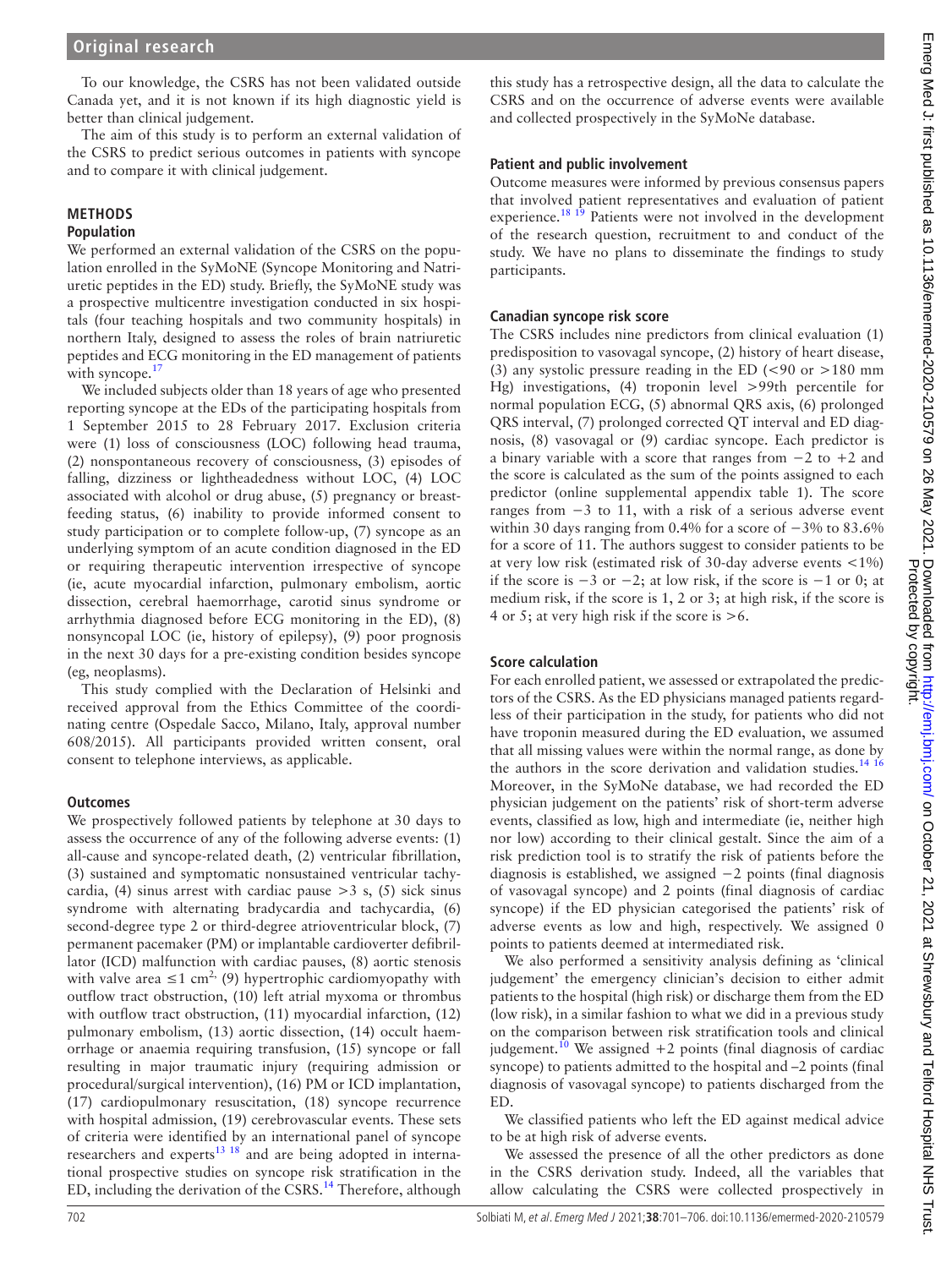Emerg Med J: first published as 10.1136/emermed-2020-210579 on 26 May 2021. Downloaded from http://emj.bmj.com/ on October 21, 2021 at Shrewsbury and Telford Hospital NHS Trust<br>Protected by copyright on the Protected by co Emerg Wed J: first published as 10.1136/emermed-2020-210579 on 26 May 2021. Downloaded from http://emj.com/ en Protected by copyright.

the SyMoNe database, as they had been previously defined in consensus statements.<sup>13</sup> 18

#### **Statistical analysis**

We expressed continuous variables as median and IQR and categorical variables as frequencies and percentage. We assessed the prognostic accuracy of the CSRS and clinical judgement by calculating the area under the receiver operating characteristic curve (AUC), sensitivity, specificity, positive predictive value (PPV) and negative predictive value (NPV) with 95% CI. For each risk category, we also assessed the risk of adverse events and their 95% CI. We considered a p value  $\lt 0.05$ , two-tailed, as statistically significant. We performed the analyses using the SAS statistical software (release V.9.4; SAS Institute, Cary North Carolina, USA).

#### **RESULTS**

During the study period, we screened 414 patients for inclusion. After excluding 69 patients due to lack of follow-up data (43 patients) or because the aetiological diagnosis of syncope was identified in the ED (26 patients), we enrolled 345 patients. The median age of the study population was 71 years (IQR 51–81) and 174 (50%) were men. A total of 102 patients (29%) were hospitalised. [Table](#page-2-0) 1 shows the sample characteristics. Troponin was measured in 178 patients and it was positive in 39. The characteristics of the 43 patients lost to follow-up are comparable to the included ones [\(online supplemental appendix table 2](https://dx.doi.org/10.1136/emermed-2020-210579)).

At the 30-day follow-up, 43 patients (12%) experienced at least one adverse event and 5 patients died. [Online supplemental](https://dx.doi.org/10.1136/emermed-2020-210579)  [appendix table 3](https://dx.doi.org/10.1136/emermed-2020-210579) describes the prevalence of the CSRS predictors in patients with and without events at follow-up. Among patients with adverse events, the prevalence of heart disease, high or low blood pressure, elevated troponin, abnormal QRS axis, prolonged QT interval and ED diagnosis of cardiac syncope were significantly higher than among patients without adverse events.

The AUC of the CSRS and clinical judgement in identifying serious adverse events was 0.75 (95% CI 0.68 to 0.81) ([figure](#page-3-0) 1) and 0.68 (95% CI 0.61 to 0.74), respectively.

[Table](#page-3-1) 2 reports the risk of adverse events of patients in the different risk categories according to the CSRS. None of the 83 patients in the very low CSRS risk category and 6.7% (95% CI 3.6% to 11%) of the 196 patients in the very low and low risk category (ie,  $CSRS \leq 0$  as suggested as a cut-off to discharge patients from the ED by the CSRS authors) had 30-day serious outcomes. The risk of adverse events in patients at low risk according to clinical judgement was 2% (95% CI 0.3% to 7%).

The proportion of adverse events in patients at intermediate and high risk was 14% and 23%, respectively ([table](#page-3-2) 3).

[Table](#page-4-4) 4 reports the sensitivity, specificity, PPV and NPV with 95% CI of the CSRS and clinical judgement according to the different risk categories.

The AUC of clinical judgement in the sensitivity analysis performed assigning 2 points to the emergency clinician's decision to admit the patients to the hospital and −2 points to the decision to discharge them from the ED was 0.74 (95% CI 0.67 to 0.81). The sensitivity, specificity, PPV and NPV were 72% (95% CI 56% to 84%), 76% (95% CI 71% to 81%), 30% (95% CI 22% to 40%) and 95% (95% CI 91% to 97%), respectively.

#### **DISCUSSION**

In this study, we performed an external validation of the CSRS and we compared it to clinical judgement in predicting 30-day

<span id="page-2-0"></span>

| Characteristic                        | n (%) or median (IQR) |
|---------------------------------------|-----------------------|
| Patients enrolled                     | 345                   |
| <b>Patient characteristics</b>        |                       |
| Sex (male)                            | 174 (50%)             |
| Age (years)                           | $71(51 - 81)$         |
| Admitted to hospital                  | 102 (29%)             |
| Syncopal episode characteristics      |                       |
| During exertion                       | $5(1.4\%)$            |
| In supine position                    | $8(2.3\%)$            |
| In seated position                    | 102 (29%)             |
| In orthostatic position               | 203 (59%)             |
| While standing from a seated position | 35 (10.1%)            |
| Without prodrome                      | 169 (50%)             |
| Associated with:                      |                       |
| Chest pain                            | 22 (6.4%)             |
| Shortness of breath                   | 18 (5.2%)             |
| Palpitations                          | 16 (4.6%)             |
| Past medical history                  |                       |
| Syncope in the previous year          | 92 (26.7%)            |
| Congestive heart failure              | $7(2.0\%)$            |
| Ischaemic cardiomyopathy              | 50 (14%)              |
| Structural heart disease              | 22 (6.4%)             |
| Arrhythmia                            | 33 (9.6%)             |
| Previous PM implantation              | $10(2.9\%)$           |
| Previous ICD implantation             | $2(0.6\%)$            |
| Abnormal ECG findings                 |                       |
| Bradycardia <50 bpm                   | 12 (3.5 %)            |
| First-degree AV block                 | 34 (9.8%)             |
| Right bundle branch block             | 36 (10.4%)            |
| Left bundle branch block              | $11(3.2\%)$           |
| Left anterior fascicular block        | 26 (7.5%)             |
| Previous myocardial infarction        | 22 (6.4%)             |
| Left ventricular hypertrophy          | $5(1.4\%)$            |
| Ventricular ectopic beats             | $13(3.8\%)$           |
| Supraventricular ectopic beats        | 14 (4%)               |
| <b>Atrial fibrillation</b>            | 20 (5.8%)             |
| Sinus bradycardia <60 bpm             | 38 (11%)              |
| Sinus tachycardia >100 bpm            | $21(6.1\%)$           |
| Prolonged QT interval (>480 ms)       | 7(2%)                 |

AV, atrioventricular; bpm, beats per minute; ICD, implantable cardioverter defibrillator; N, number; PM, pacemaker.

adverse events in ED patients with syncope. The results showed that the accuracy of the CSRS is similar to clinical judgement. Moreover, the assessment of CSRS diagnostic accuracy at different risk cut-offs shows that the sensitivity is high in the very low risk, but it is fair in the low-risk category. Indeed, considering at low-risk patients with a CSRS≤0, which, as suggested by Thiruganasambandamoorthy *et al*, [14 16](#page-5-2) would identify patients who could be discharged from the ED, the sensitivity of the score is only 70%, with up to 6.7% of patients experiencing adverse events. We do believe that such a rate is too high to safely discharge patients from the ED. On the contrary, adverse events occurred in only 2% of patients deemed at low risk by the ED physician. Our data show that the incidence of adverse events is similar if we compare patients at low risk according to the clinical judgement with patients at very low risk according to the CSRS. However, in patients with CSRS  $\leq 0$  (cut-off used to discharge patients from the ED, as suggested by the rule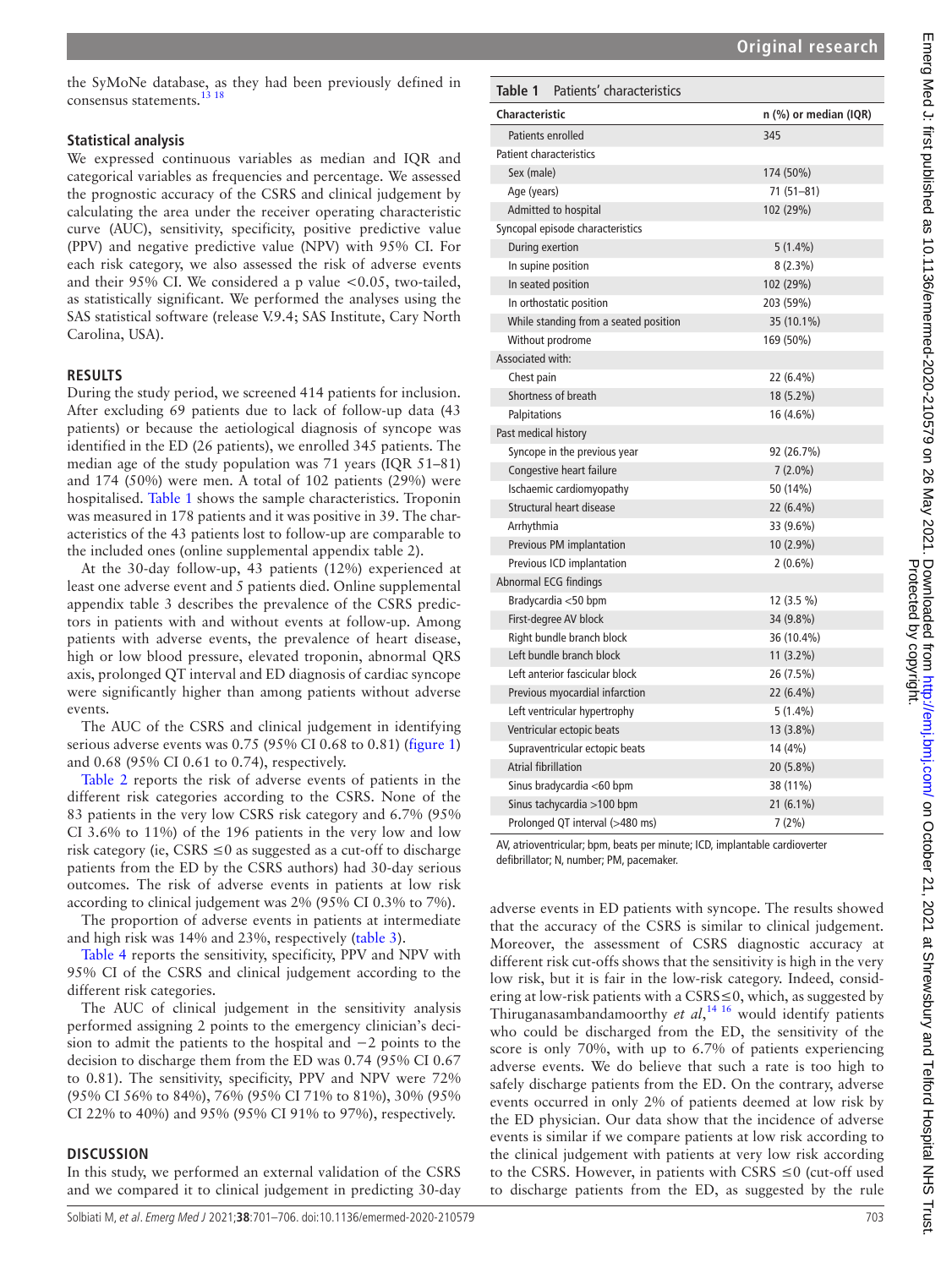

<span id="page-3-0"></span>**Figure 1** CSRS ROC curve with AUC. CSRS, Canadian Syncope Risk Score; AUC, area under the curve; ROC, receiver operating characteristic.

derivation authors), we observed a higher incidence of adverse events when compared with patients at 'low risk' according to clinical judgement.

The authors of the CSRS derived the score with the aim of overcoming the limitations of the previous risk-stratification tools.[10 20 21](#page-5-0) Thiruganasambandamoorthy *et al* enrolled 4030 patients.[14](#page-5-2) In this study, serious adverse events were found in 3.6% of patients, and 9.5% were hospitalised. The incidence of adverse events was less than 2% for a score of  $\leq 0$ , considered as a low-risk cut-off. Sensitivity and specificity were 99.2% and 25.4%, respectively, with a cut-off  $\ge -2$ , and 97.7% and 45.1% with a cut-off  $\ge -1$ . In a recently published validation conducted at nine EDs across Canada, the CSRS showed a very good predictive accuracy, with an AUC of  $0.91<sup>16</sup>$  Compared with other risk-stratification tools, the CSRS has several advantages. First, the authors derived it from one of the largest datasets currently available. Second, the choice to provide the probability of adverse events based on the score, instead of establishing an arbitrary cut-off, could increase its clinical utility. Indeed, a continuous risk estimate allows greater flexibility, as the clinician could use the score with different cut-offs according to the risk he/she is willing to tolerate for the single patient. Furthermore, the CSRS explores the risk of serious adverse events over 30 days, differently from other risk-stratification tools. This is pivotal to improve the clinical relevance of the score, because

<span id="page-3-1"></span>

| <b>Table 2</b> Risk of adverse events according to the CSRS risk categories |                 |                       |                                             |  |  |  |
|-----------------------------------------------------------------------------|-----------------|-----------------------|---------------------------------------------|--|--|--|
| <b>CSRS risk categories</b>                                                 | <b>Patients</b> | <b>Adverse events</b> | <b>Risk of adverse</b><br>events % (95% CI) |  |  |  |
| Very low $(-3$ and $-2)$                                                    | 83              | $\overline{0}$        | 0(0 to 4)                                   |  |  |  |
| Low $(-1$ and 0)                                                            | 113             | 13                    | 11 (6 to 19)                                |  |  |  |
| Intermediate (1, 2 and 3)                                                   | 112             | 16                    | 14 (8 to 22)                                |  |  |  |
| High $(4 \text{ and } 5)$                                                   | 29              | 11                    | 38 (21 to 58)                               |  |  |  |
| Very high $(\geq 6)$                                                        | 8               | 3                     | 37 (9 to 76)                                |  |  |  |
| CSRS, Canadian Syncope Risk Score.                                          |                 |                       |                                             |  |  |  |

<span id="page-3-2"></span>

| Table 3 Risk of adverse events according to clinical judgement |  |  |  |
|----------------------------------------------------------------|--|--|--|
|----------------------------------------------------------------|--|--|--|

| <b>Clinical judgement</b> | <b>Patients</b> | Adverse events | <b>Risk of adverse</b><br>events % (95% CI) |  |  |
|---------------------------|-----------------|----------------|---------------------------------------------|--|--|
| Low risk                  | 98              |                | $2(0.3 \text{ to } 7)$                      |  |  |
| Intermediate risk         | 179             | 25.            | 14 (9 to 20)                                |  |  |
| High risk                 | 68              | 16             | 23 (14 to 35)                               |  |  |

about 10% of patients have adverse events in the first 7–30 days after the occurrence of syncope.<sup>19 22 23</sup> On the other side, the application of the CSRS might have some limitations. Indeed, after excluding an acute and potentially life-threatening condition, such as aortic dissection, pulmonary embolism or occult bleeding, the ED physician should assess the risk of adverse events.<sup>12</sup> This happens after the patient's first assessment with history, physical examination, blood tests, imaging and ECG, but before the ECG monitoring or a presumptive diagnosis and disposition is made. In the CSRS derivation study, although the authors excluded patients who had a serious adverse event identified during the index ED visit, it is unclear whether the detection of an arrhythmia at ECG monitoring was considered an adverse event or rather part of the final diagnosis. In addition, one of the items of the score is related to the clinical diagnosis of syncope (cardiac or vasovagal syncope), and this makes the application and reproducibility of the CSRS difficult when it would be more needed: before the clinical picture is enough to formulate a diagnosis.

All the above considerations might explain why in our study the CSRS performed worse than in the Canadian cohorts. Also, it must be pointed out that the score was derived in Canada, where hospitalisation rates after syncope are the lowest in the western world.<sup>[15](#page-5-3)</sup> This could be due to several factors, including access to the ED of patients with low-risk syncope. Indeed, in the derivation study, hospital admission occurred in only 9.5% of patients and 30-day adverse events in 3.6%. In contrast, in our study, both the adverse event rate and the percentage of patients admitted were higher (12.5% and 29%, respectively). The two cohorts differed also for the baseline characteristics. Our population turned out to be older and with a higher prevalence of comorbidities. This highlights the importance of carefully evaluate the broad and generalised applicability of the score in different clinical settings.

The current analysis confirms the results of a recently published multicentre study that assessed different prediction tools in syncope and showed that none of the scores brings a relevant improvement to the early judgement of the clinician. $^{24}$  $^{24}$  $^{24}$ Such results warrant caution in the application of the CSRS. Indeed, to be able to improve the current practice, every tool should prove to have a better accuracy than clinical judgement and to improve patients' outcomes when compared with the standard evaluation in a randomised controlled trial.<sup>2</sup>

#### **LIMITATIONS**

We should acknowledge some limitations of this study. First, the retrospective nature of this external validation analysis represents a limitation on the interpretation of the results. However, we validated CSRS on a population that we had enrolled prospectively and had most of the clinical and electrocardiographic data, including score predictors, reproducing the derivation study design and setting. Second, our work-up may not precisely reflect what the authors did in the derivation study, as many patients in our population were monitored for several hours, and this may have increased the number of events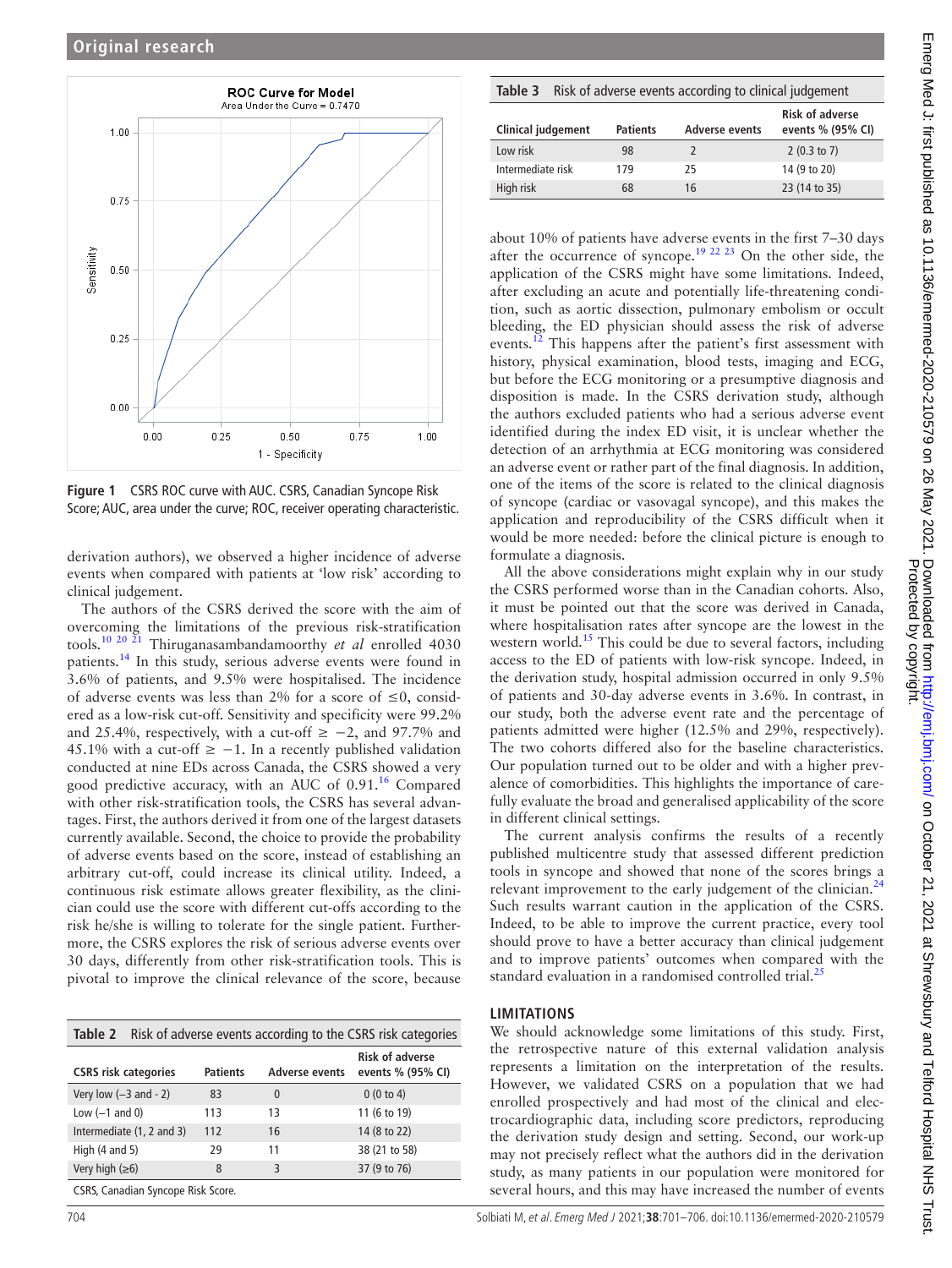<span id="page-4-4"></span>**Table 4** Sensitivity, specificity, positive predictive value and negative predictive value of the CSRS risk categories and clinical judgement

| <b>CSRS</b> |                               |                  | Clinical judgement          |                               |                                  |                         |                         |                          |                          |
|-------------|-------------------------------|------------------|-----------------------------|-------------------------------|----------------------------------|-------------------------|-------------------------|--------------------------|--------------------------|
|             | <b>SE</b><br>% (95% CI)       | SP<br>% (95% CI) | <b>PPV</b><br>% (95% CI)    | <b>NPV</b><br>% (95% CI)      |                                  | <b>SE</b><br>% (95% CI) | <b>SP</b><br>% (95% CI) | <b>PPV</b><br>% (95% CI) | <b>NPV</b><br>% (95% CI) |
| $\leq -2$   | 100<br>$(92 \text{ to } 100)$ | 27<br>(22 to 33) | 16<br>$(12 \text{ to } 21)$ | 100<br>$(96 \text{ to } 100)$ |                                  |                         |                         |                          |                          |
| $\leq 0$    | 70<br>(54 to 83)              | 61<br>(55 to 66) | 20<br>(14 to 27)            | 93<br>(90 to 96)              | Low vs intermediate or high risk | 95<br>(84 to 99)        | 32<br>(27 to 37)        | 17<br>(12 to 22)         | 98<br>(93 to 100)        |
| $\leq$ 3    | 33<br>(19 to 48)              | 92<br>(89 to 95) | 38<br>(22 to 55)            | 91<br>(87 to 94)              | Low or intermediate vs high risk | 37<br>(23 to 53)        | 83<br>(78 to 87)        | 23<br>(14 to 35)         | 90<br>(86 to 93)         |
| $\leq 5$    | (1 to 19)                     | 98<br>(96 to 99) | 37<br>$(8 \text{ to } 75)$  | 88<br>(84 to 91)              |                                  |                         |                         |                          |                          |

Of note, the cut-off reported are intended as the threshold to consider the CSRS as negative. Therefore, a CSRS ≤ -2 identifies patients at very low risk (vs all the other risk categories), a CSRS ≤ 0 identifies patients at very low or low risk (vs medium, high and very high risk); a CSRS ≤ 3 identifies patients at very low, low or medium risk (vs high and very high risk); a CSRS ≤ 5 identifies patients at very low, low, medium or high risk (vs very high risk). At the same way, the cut-offs of clinical judgment classify patients according to two threshold: the first identifies patients at low vs intermediate and high risk and the second at low or intermediate vs high risk.

CSRS, Canadian Syncope Risk Score; NPV, negative predictive value; PPV, positive predictive value; ; SE, sensitivity; SP, specificity.

recorded. Third, instead of the ED diagnosis of cardiac or vasovagal syncope, we assigned 2 and −2 points according to the ED physician judgement on the patients' risk of short-term adverse events. We decided to use clinical judgement as an estimate of ED diagnosis because about 40% of patients are discharged from the ED or admitted to hospital with a diagnosis of 'unexplained syncope'.<sup>14</sup> In addition, including the diagnosis in a risk stratification tool that should help the clinician estimate the risk of patients in whom the diagnosis is unclear would make the score less useful in clinical practice. Fourth, the definition of clinical judgement as the decision to admit or discharge the patients after the diagnostic work-up might be criticised, as hospitalisation might not be related to syncope itself but to other conditions such as social problems, trauma and so on. Finally, similar to the derivation study, troponin values were not available for some patients. Based on what was done in the original CSRS development and validation study, the missing values were interpreted as normal, also in view of the potential reasons why these dosages were not performed (eg, younger patients, with few comorbidities, or in patients with frankly noncardiac syncopal episodes).

# **CONCLUSION**

This study represents the first validation analysis of CSRS outside Canada. In our cohort, the overall predictive accuracy of the CSRS is similar to clinical judgement. However, patients at low risk according to clinical judgement had a lower incidence of adverse events as compared with patients at low risk according to the CSRS. Further studies showing that the adoption of the CSRS improve patients' outcomes is warranted before widespread implementation of the CSRS in clinical practice.

#### **Author affiliations**

<sup>1</sup> Fondazione IRCCS Ca' Granda Ospedale Maggiore Policlinico, Milano, Italy 2 Dipartimento di Scienze Cliniche e di Comunita, Universita degli Studi di Milano, Milano, Italy

<sup>3</sup>Internal Medicine Unit, Policlinico Casilino, Roma, Italy

4 UOC Medicina d'Urgenza e Pronto Soccorso, Ospedale Luigi Sacco, Milano, Italy 5 Department of Biomedical Sciences, Humanitas University IRCCS- Humanitas Research Hospital, 20089 Rozzano, Italy

6 UOC Pronto Soccorso e Medicina d'Urgenza, Fondazione IRCCS Ca' Granda

Ospedale Maggiore Policlinico, Milano, Italy <sup>7</sup> Divisione di Cardiologia, Ospedale Santa Croce, Torino, Italy

8 Università degli Studi di Pavia, Pavia, Italy

9 Niguarda Hospital, Milano, Lombardia, Italy

10Università degli Studi di Milano, Milano, Italy

**Correction notice** Since this article was first published online the institution for Dr Furlan and Dr Dipaola has been updated.

**Acknowledgements** The authors would like to acknowledge Elena Callisto, Sandra Cambursano, Gianluigi Citterio, Elisa Fiorini, Diego La Greca, Giada Mammoliti, Roberto Menè, Maura Minonzio, Barbara Parodi, Paola Pasquino, Lorenzo Porta, Marina Rivetti, Sonia Seghezzi, Claudia Silva, Antonio Voza for their valuable help in patients' recruitment and data collection.

**Contributors** MS, GT, GCa and GCo designed the study; PV, FD, LF, EMF, FR, IC, KC, SR, MR and AV collected the data; MS, GT, GCa, GCo analysed and interpreted the data; MS, GT, GCa and GCo drafted the manuscript; all the authors critically revised the manuscript for important intellectual content; GCa provided statistical expertise.

**Funding** The authors have not declared a specific grant for this research from any funding agency in the public, commercial or not-for-profit sectors.

**Competing interests** None declared.

**Patient consent for publication** Not required.

**Provenance and peer review** Not commissioned; externally peer reviewed.

**Data availability statement** Data are available upon reasonable request. Data are available upon reasonable request to giorgic2@gmail.com.

**Supplemental material** This content has been supplied by the author(s). It has not been vetted by BMJ Publishing Group Limited (BMJ) and may not have been peer-reviewed. Any opinions or recommendations discussed are solely those of the author(s) and are not endorsed by BMJ. BMJ disclaims all liability and responsibility arising from any reliance placed on the content. Where the content includes any translated material, BMJ does not warrant the accuracy and reliability of the translations (including but not limited to local regulations, clinical guidelines, terminology, drug names and drug dosages), and is not responsible for any error and/or omissions arising from translation and adaptation or otherwise.

# **ORCID iD**

Giorgio Costantino<http://orcid.org/0000-0002-6391-3849>

# **REFERENCES**

- <span id="page-4-0"></span>1 Kapoor WN. Evaluation and outcome of patients with syncope. [Medicine](http://dx.doi.org/10.1097/00005792-199005000-00004) 1990;69:160–75.
- <span id="page-4-5"></span>2 Soteriades ES, Evans JC, Larson MG, et al. Incidence and prognosis of syncope. N Engl [J Med Overseas Ed](http://dx.doi.org/10.1056/NEJMoa012407) 2002;347:878–85.
- <span id="page-4-1"></span>3 D'Ascenzo F, Biondi-Zoccai G, Reed MJ, et al. Incidence, etiology and predictors of adverse outcomes in 43,315 patients presenting to the emergency department with syncope: an international meta-analysis. [Int J Cardiol](http://dx.doi.org/10.1016/j.ijcard.2011.11.083) 2013;167:57-62.
- <span id="page-4-2"></span>4 Sun BC, Emond JA, Camargo CA. Direct medical costs of syncope-related hospitalizations in the United States. [Am J Cardiol](http://dx.doi.org/10.1016/j.amjcard.2004.11.013) 2005;95:668–71.
- <span id="page-4-3"></span>5 Quinn JV, Stiell IG, McDermott DA, et al. Derivation of the San Francisco syncope rule to predict patients with short-term serious outcomes. [Ann Emerg Med](http://dx.doi.org/10.1016/S0196-0644(03)00823-0) 2004;43:224–32.
- 6 Del Rosso A, Ungar A, Maggi R, et al. Clinical predictors of cardiac syncope at initial evaluation in patients referred urgently to a general Hospital: the EGSYS score. [Heart](http://dx.doi.org/10.1136/hrt.2008.143123) 2008;94:1620–6.
- 7 Reed MJ, Newby DE, Coull AJ, et al. The rose (risk stratification of syncope in the emergency department) study. [J Am Coll Cardiol](http://dx.doi.org/10.1016/j.jacc.2009.09.049) 2010;55:713-21.
- 8 Colivicchi Fet al. Development and prospective validation of a risk stratification system for patients with syncope in the emergency department: the OESIL risk score. Eur [Heart J](http://dx.doi.org/10.1016/S0195-668X(02)00827-8) 2003;24:811–9.